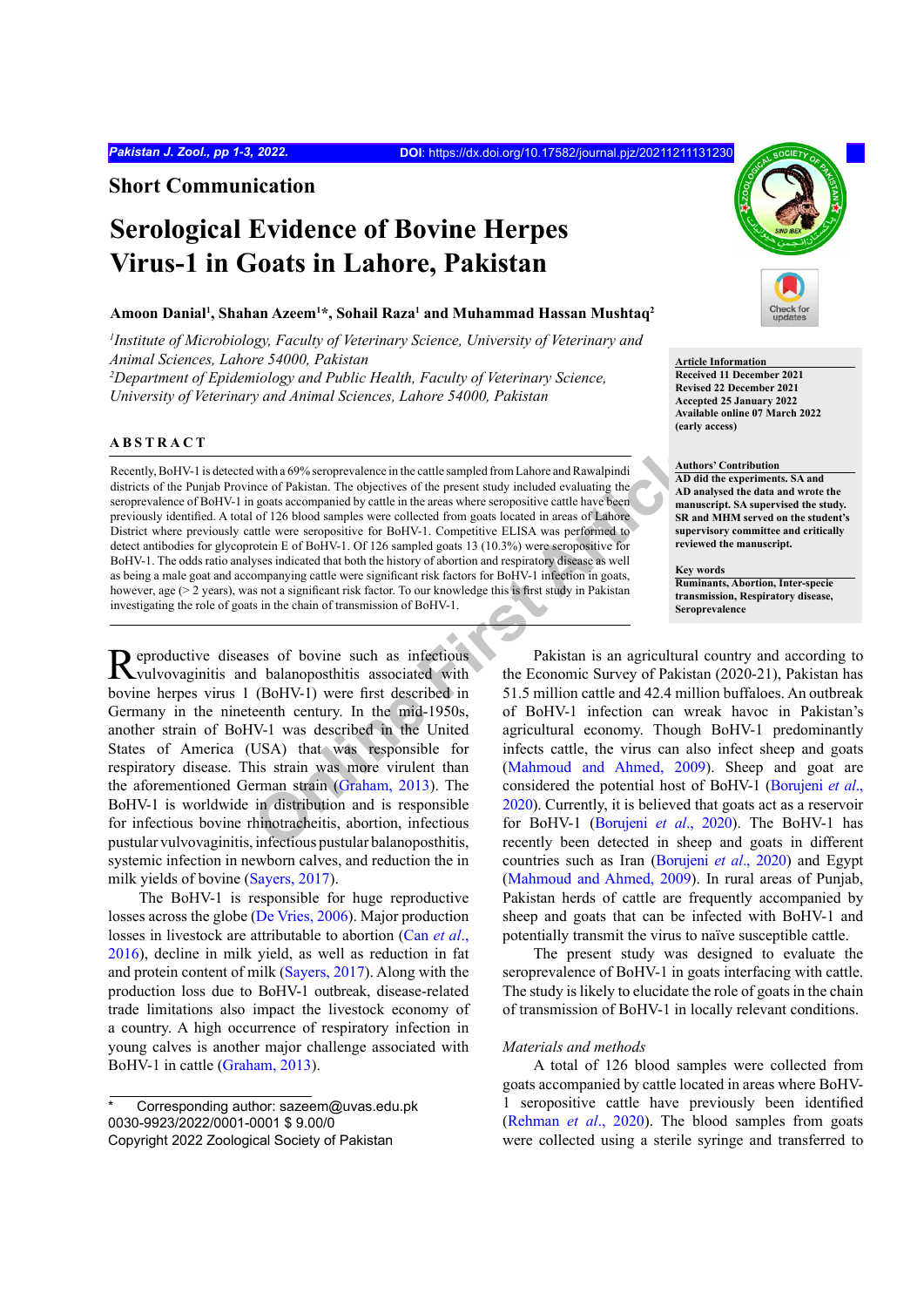vacutainers ([Borujeni](#page-2-4) *et al*., 2020).

In order to detect antibodies against BoHV-1, serum was separated from the blood samples. All serum samples were tested using a commercially available ID Screen® Iinfectious Bovine Rhinotracheitis glycoprotein E (gE) competitive ELISA kit (ID Vet, Grables, France) according to the manufacturer's instructions. This kit is designed to detect antibodies to gE of BoHV-1. After performing the ELISA optical density (OD) of each well was calculated at 450 nm using an ELISA reader (Bio-Rad, Hercules, California, USA).

The descriptive statistics of various risk factors was calculated as percentage. The risk factors were evaluated by calculating odds ratio (OR) using an online tool Open Epi (openepi.com). The OR and corresponding 95% confidence interval (CI) were reported.

## *Results and discussion*

**Example 18 and 2009)** The tore and accress the OR and corresponding 95%<br>
Different countries have reported in cattle (Ring *et al.*, 2018). Ref seropositive goats for BoHV-1. Iran has reported a seroprevalence present st Out of a total of 126 serum samples, 13 (10.3%) were positive for BoHV-1. Different countries have reported varying percentages of seropositive goats for BoHV-1. A study conducted in Iran has reported a seroprevalence of 28.4% in sheep (Borujeni *et al*., 2020). A study done in Egypt has reported relatively high percentage of seropositivity for BoHV-1 in goats: 27.6% compared to sheep: 23.8% (Mahmoud and Ahmed, 2009). The percentage of seropositive goats for BoHV-1 in the present study is consistent with previous studies (Borujeni *et al*., [2020](#page-2-4); [Mahmoud and Ahmed, 2009\)](#page-2-3) that have reported variable seropositivity of goats to BoHV-1. Seropositivity for BoHV-1 can vary from region-to-region depending on the frequency of antibodies in goats at the time of testing. The presence of seropositive goats tested in the present study clearly indicates that BoHV-1 in circulating in the goats located in Lahore, Pakistan. This is the first documented report of serologic presence of BoHV-1 in goats in Pakistan. High percentage of the seropositive goats (10.3%) in Lahore suggests that this area should be targeted for future surveillance of BoHV-1 in goats.

The descriptive statistics of various risk factors is presented as [Figure 1](#page-1-0). BoHV-1 causes abortion in cattle and is likely a risk factor for abortion in sheep [\(Graham, 2013](#page-2-0)). There is no published data available for abortion being a potential risk factor for BoHV-1 in goats. The present study's odds ratio (OR) analysis suggested that BoHV-1 is a significant factor for abortion in goats (OR=13.35; CI=1.99, 89.68). The present study suggests that in comparison to goats with no history of abortion, the odds of BoHV-1 infection in goats with the history of abortion were 13.4 times greater, therefore, such goats should be tested for the presence of BoHV-1 before introducing to a flock or herd and considered a potential reservoir of the virus for other ruminants.



<span id="page-1-0"></span>Fig. 1. Percentage risk factors associated with BoHV-1 seropositivity in goats.

Respiratory disease is a hallmark of BoHV-1 infection in cattle (Ring *et al*., 2018). Respiratory signs in cattle include rhinitis and tracheitis ([Thompson](#page-2-7) *et al*., 1965). The present study's odds ratio analysis did strongly suggest that the history of respiratory disease is a significant factor for BoHV-1 (OR=5.43; CI=1.41, 20.82) consistent with Wafula *et al*. (1985) who have reported that goats develop mild respiratory disease after intranasal exposure of BoHV-1 and shed the virus in nasal secretions ([Wafula](#page-2-8) *et al*., 1985). Therefore, goats with the history of respiratory disease should be kept separated from susceptible large and small ruminants. Such goats should be tested for the presence of BoHV-1 before introducing to a flock or herd as they could be a source of infection for other ruminants.

The present study's odds ratio analysis suggested that male goats have higher odds of infection with BoHV-1  $(OR=1.48; CI=0.37, 5.91)$ . Published data are not available for gender as a risk factor for BoHV-1 infection in goats. However, a study in sheep has also reported higher odds of BoHV-1 infection in male sheep (1.13) consistent with our findings ([Borujeni at al. 2020](#page-2-4)).

BoHV-1 largely infects cattle and has been detected in areas of district Lahore, Pakistan with the seroprevalence of 69% ([Rehman](#page-2-5) *et al*., 2020). In the present study BoHV-1 infection in goats was detected using ELISA from the same areas of district Lahore, Pakistan where seropositive cattle were previously identified ([Rehman](#page-2-5) *et al*., 2020). The results of odds ratio analysis to ascertain that accompanying cattle was a risk factor for goats suggested that accompanying cattle is a significant risk factor  $(OR=1.76; CI= 0.46, 6.76)$  as odds of infection were 1.76 times greater in goats that accompanied cattle, compared to the goats that did not accompany cattle. The presence of BoHV-1 in both cattle and goats in the same area suggest